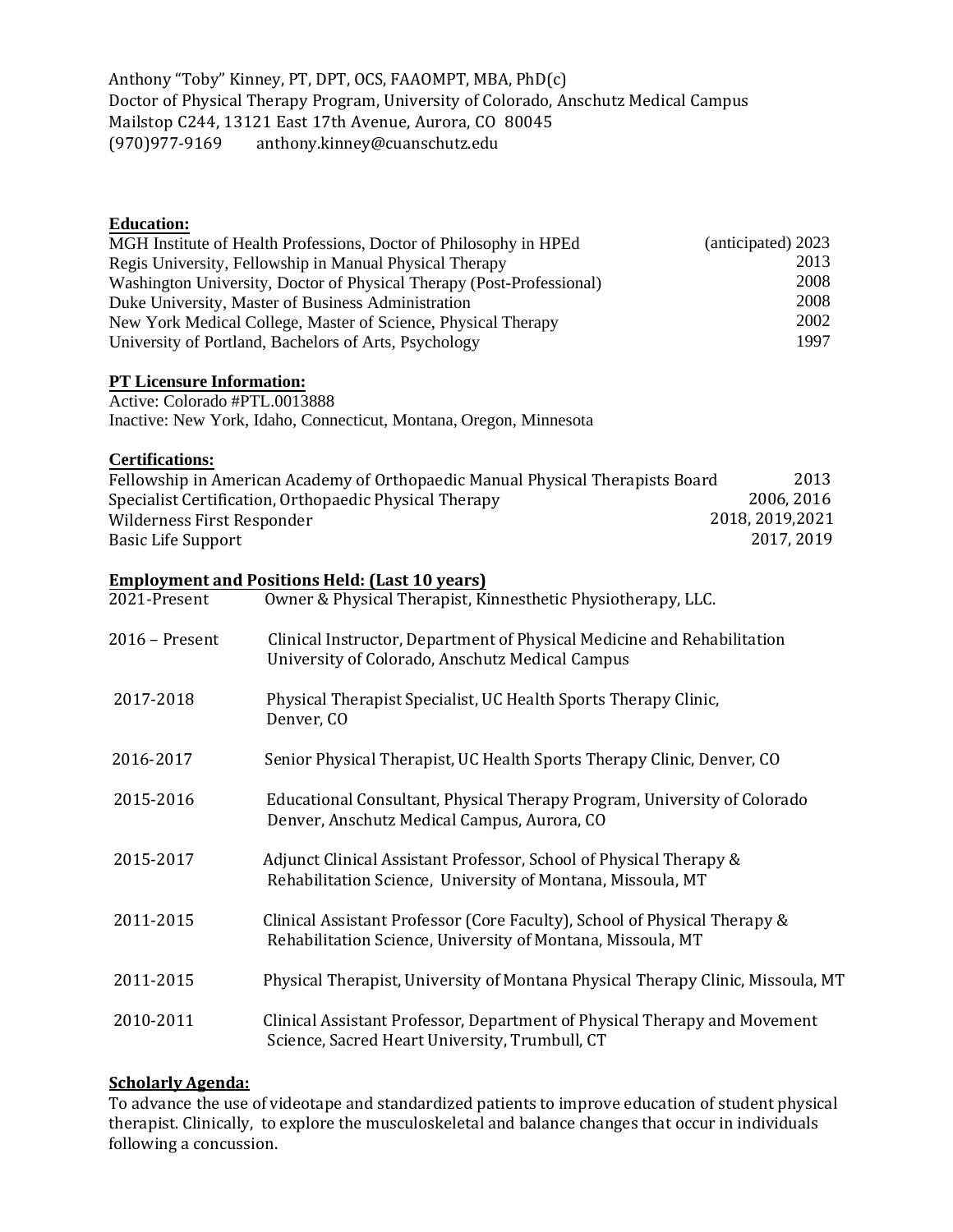## **Peer Reviewed Publications**

- 1. Elias ARC, **Kinney AE**, Mizner RL**.** High Repetition Jump Training Coupled with Body Weight Support in a Patient with Anterior Cruciate Ligament Reconstruction: A Case Report. International Journal of Sport Physical Therapy (IJSPT). 2015 Dec;10(7):1035-49. PMID:26672476.
- 2. **Kinney, A.E**. & Wetherbee E. "Orthoses for Knee Dysfunction," in M.M.Lusardi, M. Jorge, C.C. Nielsen (Eds.), Orthotics & Prosthetics in Rehabilitation. pp 308-334. St. Louis, MO: Saunders Elsevier. 2013

## **Presentations**

- 1. **Kinney AE.** Return to Function following mTBI in Mild TBI/Concussion: Evidence-Based Examination and Treatment of Individuals across the Continuum of Care. May, 2017. Aurora, CO.
- 2. **Kinney AE**, Richmond SL, Mizner, RL. Persistent Deficits in Cervical Spine Mobility and Joint Position Error Post-Concussion: A Case for Cervical Spine Screening Despite Near Resolution of Neurocognitive Symptoms. AAOMPT Annual Meeting, 2016, St. Louis, MO. *(1st Place 5x5: Cervical Spine)*
- 3. **Kinney AE**. & Garrigues A. Clinical Reasoning as a Foundation in the Management of Patients Post-Concussion. Presentation. AAOMPT Annual Meeting, 2014, San Antonio, TX.
- 4. **Kinney AE**. Invited Presentation: "The Physical Therapist's Role in Concussion Management" Willow Creek Physical Therapy, Corvallis, MT. June, 2014
- 5. **Kinney AE.** "Physical Therapy Evaluation and Management of the Thoracic Spine" Two Day Continuing Education Course for the Montana Chapter of the APTA . Whitefish, MT. 2014
- 6. **Kinney AE**. Recognition of Common Snow Sport Injuries. Trumbull, CT. 2010
- 7. **Kinney AE**. Movement Impairment Syndromes of the Shoulder Complex. Part of the International Spine and Pain Institute (ISPI) Evening Series. Boise, ID. 2009

#### **Published Abstracts**

- **1. Kinney AE**. & Christian L. Incorporation of Scapulothoracic and Thoracic Spine Manipulation in the Management of a Patient Following Traumatic Shoulder Dislocation: A Case Report. Poster Presentation. AAOMPT Annual Meeting, 2014, San Antonio, TX.
- **2. Kinney AE.** "Neuromusculoskeletal Impairments in an Adolescent Female Following a Concussion: A Case Study," Poster Presentation. American Academy of Neurology's Sports Concussion Conference. Chicago, IL. 2014.
- **3. Kinney AE**, Albin S, Little C. Orthopedic Manual Therapy for the Geriatric Patient with Foot and Ankle Pathology. Platform Presentation. AAOMPT Annual Conference, Cincinnati, OH. 2013
- **4. Kinney AE**. Orthopedic Manual Therapy in the Management of a Patient with a History of Multiple Ankle Sprains: A Case Report**.** Poster Presentation. AAOMPT Annual Conference, Cincinnati, OH. 2013.
- **5. Kinney AE**. Incorporation of Orthopedic Manual Therapy in the Management of a Patient Following a Thoracic Compression Fracture: A Case Report**.** Poster Presentation. AAOMPT Annual Conference, Cincinnati, OH. 2013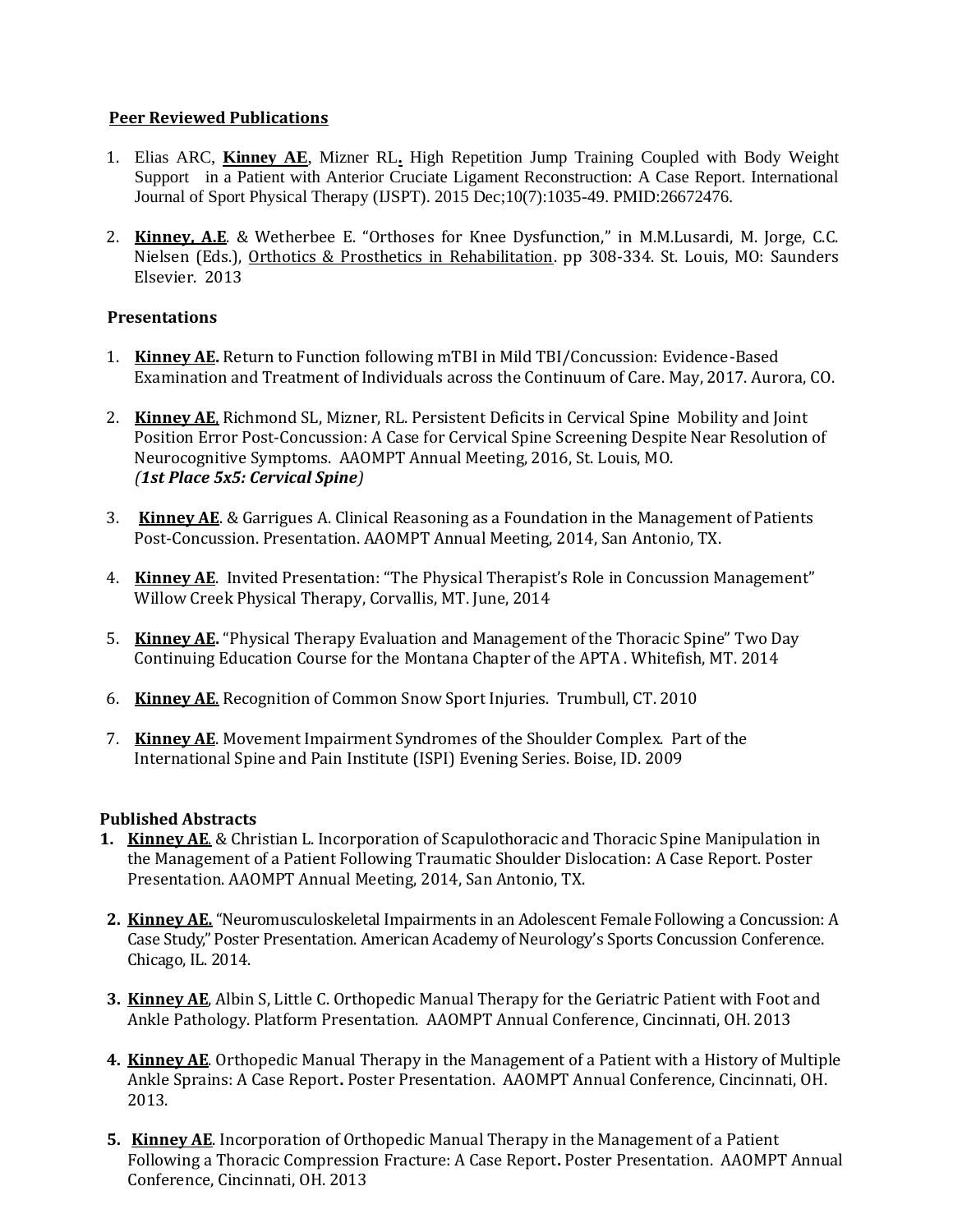#### **Memberships in Scientific/Professional Organizations:**

Member, American Academy of Orthopedic Manual Physical Therapists (AAOMPT); Member, American Physical Therapy Association (APTA)-Education, Orthopedic and Sports Sections.

| <b>Community Service:</b>                                                    |              |
|------------------------------------------------------------------------------|--------------|
| Member, Vail Mountain Rescue Group                                           | 2019-present |
| Board Member, Vail Valley Soccer Club                                        | 2019-present |
| Board Member, RoundUp River Ranch                                            | 2018-present |
| Rotational Physical Therapist, US Ski & Snowboard                            | 2010-present |
| Volunteer Youth Soccer Coach, Colorado Rapids Youth Soccer                   | 2015-2018    |
| Volunteer Youth Soccer Coach, Missoula Strikers Youth Soccer                 | 2011-2015    |
|                                                                              |              |
| Service to the University/College/School on Committees/Councils/Commissions: |              |
| <b>University of Colorado Anschutz Campus</b>                                |              |
| University of Colorado, Physical Therapy Program                             | 2017-2019    |
| Recruitment & Admissions Committee                                           |              |
|                                                                              |              |
| <b>University of Montana</b>                                                 |              |
| University of Montana, Faculty Senate                                        | 2013-2015    |
| President's Task Force: Academic Programming                                 | 2013         |
| College of Health Professions & Biomedical Sciences (CHPBS)                  | 2013         |
| Search Committee, Director of IT                                             |              |
|                                                                              |              |
| School of Physical Therapy & Rehabilitation Science                          |              |
| Chair, Clinic Advisory Committee                                             | 2012-2015    |
| Member, Clinic Advisory Committee                                            | 2011         |
| Member, Chair Search Committee                                               | 2014-2015    |
| Chair, Curriculum Committee                                                  | 2012-2015    |
| Member, Curriculum Committee                                                 | 2011         |
| Chair, Post-Graduate Programs Committee                                      | 2013-2015    |
| Member, Clinic Advisory Committee                                            | 2012-2013    |
| Member, Professionalism & Academic                                           | 2011-2015    |
| Requirements Committee                                                       |              |
| Member, Admissions Committee                                                 | 2011-2015    |
| Member, Faculty Search Committee                                             | 2012-2013    |
| Advising Assistant, PT Student Association                                   | 2011-2012    |
| <b>Sacred Heart University</b>                                               |              |
| Member, Admissions Committee                                                 | 2010-2011    |
| Academic Advisor, Cross-Country Team                                         | 2010-2011    |
|                                                                              |              |

# **Continuing Education**

Available Upon Request